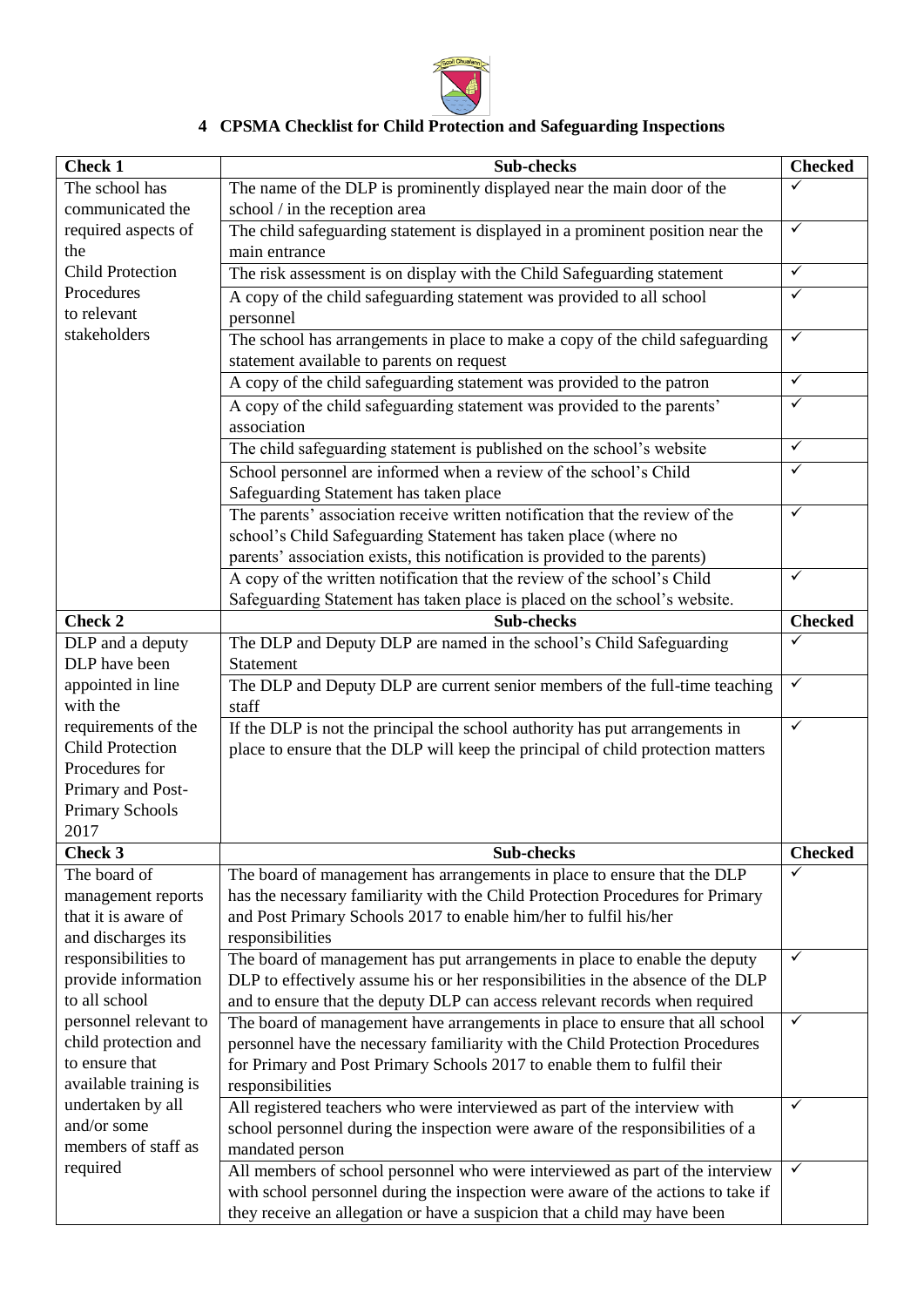|                           | abused or neglected, is being abused or neglected, or is at risk of abuse or          |                |
|---------------------------|---------------------------------------------------------------------------------------|----------------|
|                           | neglect                                                                               |                |
|                           | The board of management has arrangements in place to ensure that all members          | ✓              |
|                           | of the board of management have the necessary familiarity with the Child              |                |
|                           | Protection Procedures for Primary and Post Primary Schools 2017 to enable             |                |
|                           | them to fulfil their responsibilities                                                 |                |
| <b>Check 4</b>            | <b>Sub-checks</b>                                                                     | <b>Checked</b> |
| The board of              | The chairperson of the board of management and the principal orally report that       | ✓              |
| management reports        | the board is aware of its responsibilities in relation to vetting of all school       |                |
| that it is aware of its   | personnel and that they discharge these responsibilities.                             |                |
| responsibilities in       | The chairperson of the board of management and the principal sign the                 | ✓              |
| relation to vetting of    | declaration that the board is aware of its responsibilities in relation to vetting of |                |
| all school personnel      | all school personnel and that they discharge these responsibilities.                  |                |
| and report that they      | The chairperson of the board of management and the principal confirm that all         | $\checkmark$   |
| discharge these           | employees of the board of management are vetted.                                      |                |
| responsibilities          |                                                                                       |                |
|                           |                                                                                       |                |
| Check 5                   | <b>Sub-checks</b>                                                                     | <b>Checked</b> |
| A Child                   | The child safeguarding statement is in the format of the template published by        | $\checkmark$   |
| Safeguarding              | the Department                                                                        |                |
| <b>Statement and Risk</b> | The child safeguarding statement is reviewed annually                                 | $\checkmark$   |
| Assessment have           | A record of the review and its outcome has been retained by the board                 | $\checkmark$   |
| been prepared in line     | If areas of improvement are identified in the review of the child safeguarding        | ✓              |
| with the template and     | statement the school has put an action plan in place to deal with the issues          |                |
| requirements of the       | A risk assessment, having regard to the particular school's context, has been         | $\checkmark$   |
| <b>Child Protection</b>   | completed based on the template provided with the Child Protection                    |                |
| Procedures for            | Procedures for Primary and Post-Primary Schools 2017                                  |                |
| Primary and Post-         | The school has specified, in its written risk assessment, the policies and            | $\checkmark$   |
| <b>Primary Schools</b>    | procedures in place to minimise the risk of harm by responding to potential           |                |
| 2017                      | risks                                                                                 |                |
| Check 6                   | <b>Sub-checks</b>                                                                     | <b>Checked</b> |
| The minutes of board      | The minutes of each board of management meeting that were checked contain             | ✓              |
| meetings that were        | a child protection oversight report                                                   |                |
| checked contained a       | The child protection oversight report is fully completed on the template              | $\checkmark$   |
| record of a child         | provided by the Department or contains all of information required under each         |                |
| protection oversight      | of the headings on the template                                                       |                |
| report being              | Where there are cases under section 9.5 of the procedures (involving school           | $\checkmark$   |
| provided in line with     | personnel) the board was provided with all of the documents specified in              |                |
| the requirements of       | section 9.5.2 of the procedures in respect of each such case                          |                |
| the Child Protection      | Where there were cases under section 9.6 of the procedures (not involving             | $\checkmark$   |
| Procedures for            | school personnel) the board was provided with all of the documents specified          |                |
| Primary and Post-         | in sections 9.6.2 of the procedures in respect of each such case.                     |                |
| Primary Schools           | Where there were cases under section 9.7 of the procedures (arising from              | $\checkmark$   |
| 2017                      | alleged bullying behaviour) the board was provided with all of the documents          |                |
|                           | specified in section 9.7.2 of the procedures in respect of each such case             |                |
|                           | The minutes of the board meeting use unique identifiers to refer to the               | $\checkmark$   |
|                           | individuals, including children, involved and do not record the names of the          |                |
|                           | individuals involved                                                                  |                |
| Check 7                   | Sub-checks                                                                            | <b>Checked</b> |
| Correct record            | A hardcopy file is available for all child protection concerns which contains         | $\checkmark$   |
| keeping procedures        | original, unredacted records of the concern and all correspondence relevant to        |                |
| were found in the         | the concern.                                                                          |                |
| child protection cases    | All parties referenced in all files are assigned a unique identifier number           | $\checkmark$   |
| examined                  | All files relevant to child protection are maintained in a secure location            | $\checkmark$   |
|                           | The DDLP is aware of the location of the child protection files and can access        | $\checkmark$   |
|                           | them if required                                                                      |                |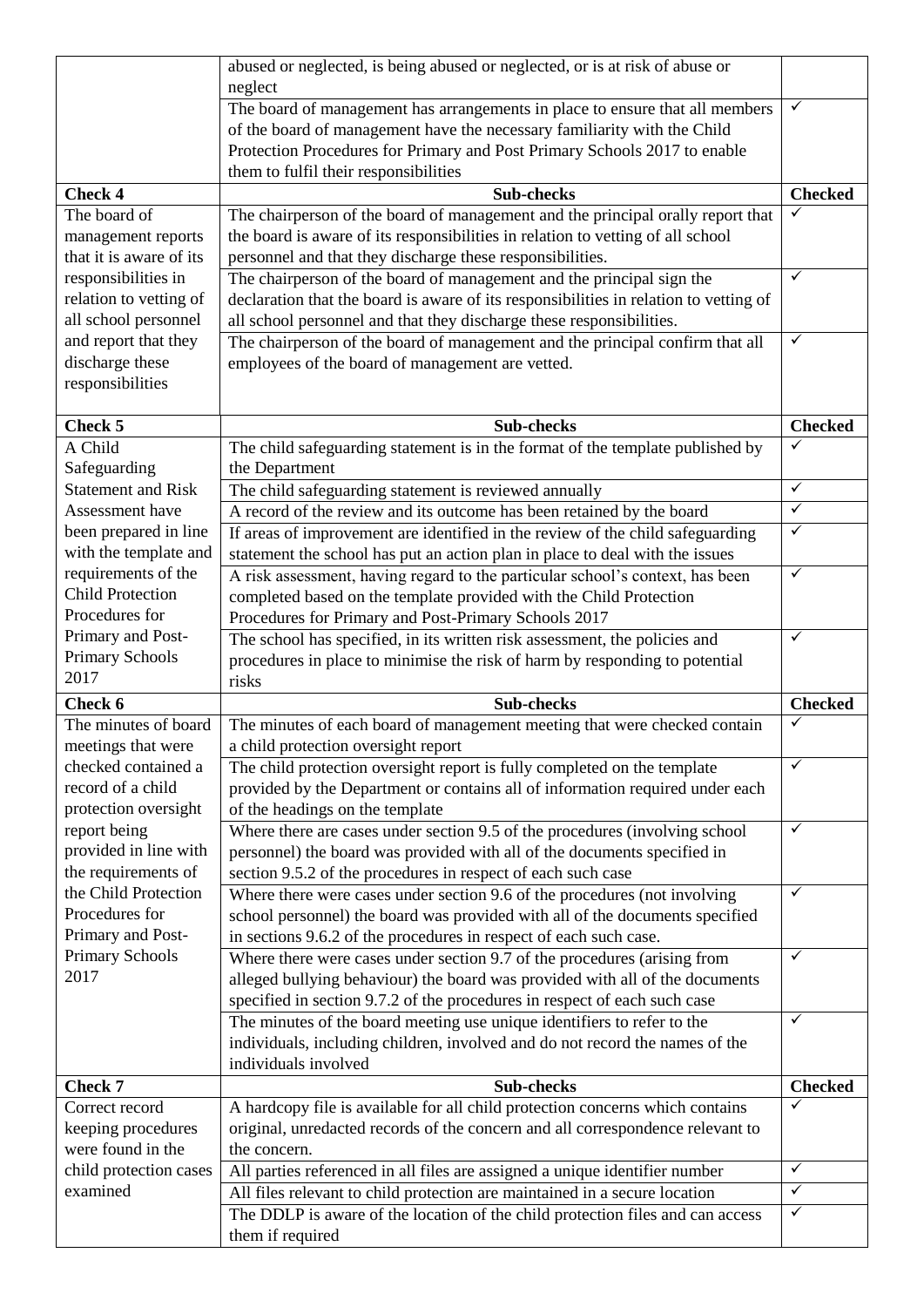| <b>Check 8</b>                        | Sub-checks                                                                                                                                          | <b>Checked</b> |
|---------------------------------------|-----------------------------------------------------------------------------------------------------------------------------------------------------|----------------|
| The procedures to                     | A written record from the DLP of how the concern came to his/her attention is                                                                       |                |
| report allegations of                 | retained on the relevant file for all concerns in respect of learners in the school                                                                 |                |
| abuse were fully                      | A copy of the report submitted to TUSLA is available for all concerns that                                                                          | $\checkmark$   |
| implemented in the                    | were reported to TUSLA                                                                                                                              |                |
| records examined                      | A record of further action taken by the DLP and of any further communication                                                                        | $\checkmark$   |
|                                       | with TUSLA, An Garda Síochana or other parties in relation to that report is                                                                        |                |
|                                       | available for all concerns that were reported to TUSLA                                                                                              |                |
|                                       | A record of the information communicated by the DLP to the parent/carer of                                                                          | $\checkmark$   |
|                                       | the child about whom the report is being made to TUSLA or a record of the                                                                           |                |
|                                       | decision made by the DLP not to inform the parent/carer and the reasons for                                                                         |                |
|                                       | not doing so is available for all concerns that were reported to TUSLA                                                                              |                |
|                                       | A record of any consultation with TUSLA, which includes the date, the name                                                                          | ✓              |
|                                       | of the TUSLA official and the advice given is available for all concerns where                                                                      |                |
|                                       | the advice of TUSLA was sought and evidence that a report was submitted to                                                                          |                |
|                                       | Tusla where Tusla advised to do so                                                                                                                  | ✓              |
|                                       | A record that the registered teacher was informed that advice was being sought                                                                      |                |
|                                       | is available for all concerns where the advice of TUSLA was sought<br>A record that the registered teacher was provided with the advice received is | $\checkmark$   |
|                                       | available for all concerns where the advice of TUSLA was sought                                                                                     |                |
|                                       | A record of a clear statement in writing provided to the relevant staff member                                                                      | $\checkmark$   |
|                                       | as to the reasons why his or her concern is not being reported and that the staff                                                                   |                |
|                                       | member was advised that he/she may still report that concern to TUSLA is                                                                            |                |
|                                       | available for all concerns that were not reported to TUSLA                                                                                          |                |
| Check 9                               | Sub-checks                                                                                                                                          | <b>Checked</b> |
| The procedures to                     | A written record from the DLP of how the concern came to his/her attention is                                                                       | ✓              |
| report allegations or                 | available in all cases of allegations made against a member of school personnel                                                                     |                |
| suspicions of abuse                   | A record that the school employer was informed is available in all cases of                                                                         | $\checkmark$   |
| against school                        | allegations made against a member of school personnel                                                                                               |                |
| personnel were fully                  | A record that the DLP sought advice from or made a report to TUSLA is                                                                               | $\checkmark$   |
| implemented in                        | available in all cases of allegations made against a member of school personnel                                                                     |                |
| records examined                      | A record that the DLP reported to Tusla where Tusla advised to do so                                                                                | $\checkmark$   |
|                                       | A record of the DLP's notification under section 5.6 of the procedures to the                                                                       | $\checkmark$   |
|                                       | parent informing him/her of whether or not the concern has been reported to                                                                         |                |
|                                       | TUSLA, and if not the reasons for not referring it is available if the allegation                                                                   |                |
|                                       | is made against school personnel by a parent<br>A record that the chair of the board of management /Chief Executive Officer of                      | $\checkmark$   |
|                                       | the ETB has assumed the role of the DLP for reporting the matter is available if                                                                    |                |
|                                       | the allegation is made against the DLP                                                                                                              |                |
|                                       | A record that TUSLA has been informed that the school's protocol authorising                                                                        | $\checkmark$   |
|                                       | immediate action has been operated and/or that the employee has been                                                                                |                |
|                                       | formally placed on administrative leave is available                                                                                                |                |
|                                       | A record that the DLP sought advice from or made a report to TUSLA is                                                                               | $\checkmark$   |
|                                       | available if the allegation is made against a member of the board                                                                                   |                |
|                                       | A record that the DLP reported the allegation against a member of the school                                                                        | $\checkmark$   |
|                                       | board to Tusla where Tusla advised the DLP to do so                                                                                                 |                |
|                                       | A record that the board informed the patron is available if the allegation is                                                                       | $\checkmark$   |
|                                       | made against a member of the board                                                                                                                  |                |
| <b>Check 10</b>                       | Sub-checks                                                                                                                                          | <b>Checked</b> |
| The quality of                        | There is a Social Personal and Health Education Programme for all children in                                                                       | ✓              |
| planning for and<br>implementation of | the school (Primary)<br>The Stay Safe Programme is implemented within the school (Primary)                                                          | $\checkmark$   |
| the SPHE curriculum                   | There is a Social Personal and Health Education Programme for all children in                                                                       |                |
| and the Stay Safe                     | Junior Cycle (Post-primary check)                                                                                                                   |                |
| programme in                          | There is a Relationships and Sexuality Education Programme for all children in                                                                      | $\checkmark$   |
| primary schools and                   | the school (Post-primary check)                                                                                                                     |                |